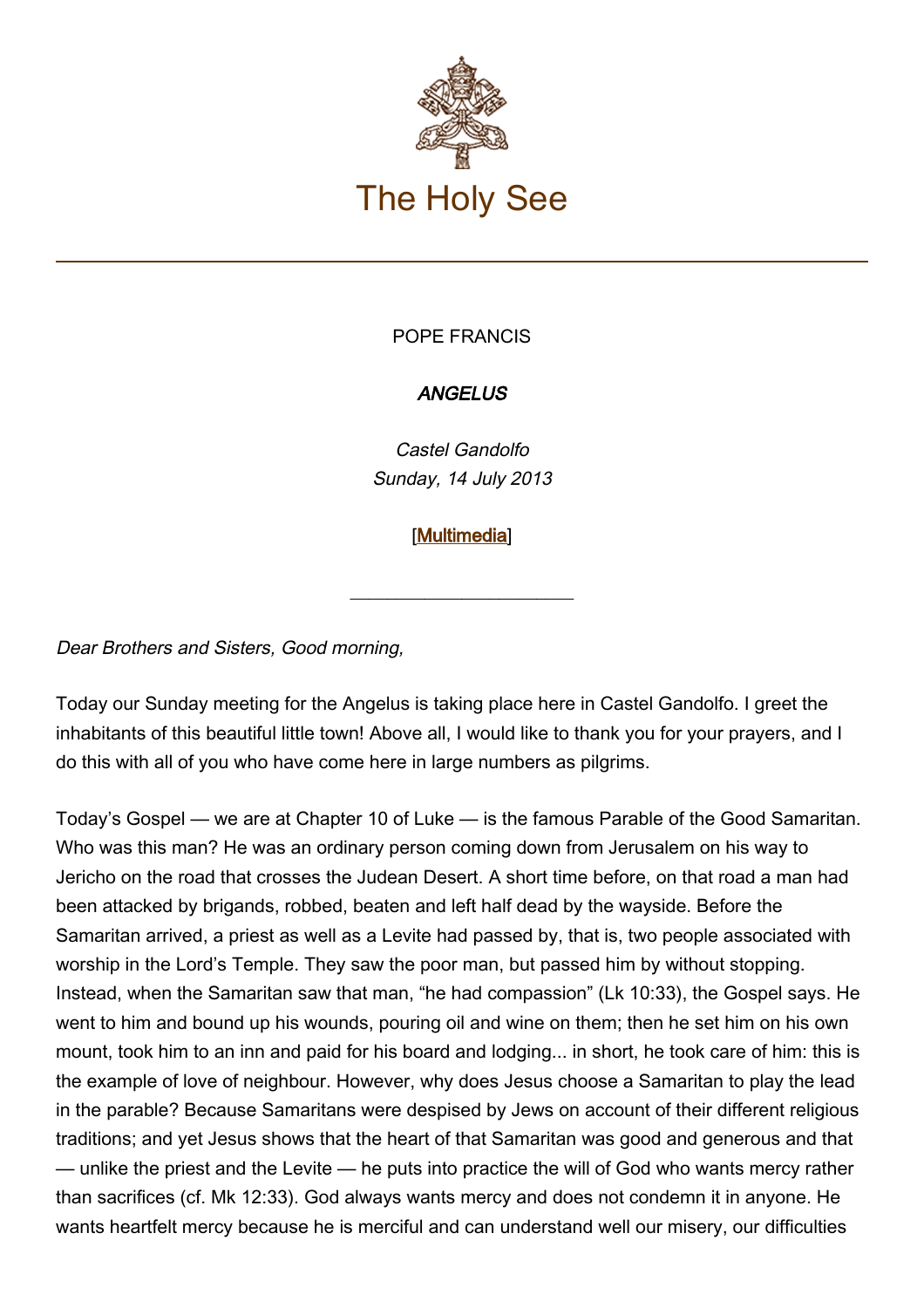and also our sins. He gives all of us this merciful heart of his! The Samaritan does precisely this: he really imitates the mercy of God, mercy for those in need.

A man who lived to the full this Gospel of the Good Samaritan is the Saint we are commemorating today: St Camillus de Lellis, Founder of the Clerks Regular Ministers to the Sick, Patron of ill people and health-care workers. St Camillus died on 14 July 1614: this very day his fourth centenary is being inaugurated and will end in a year. I greet with deep affection all the spiritual sons and daughters of St Camillus who live by his charism of charity in daily contact with the sick. Be "Good Samaritans" as he was! And I hope that doctors, nurses and all those who work in hospitals and clinics may also be inspired by the same spirit. Let us entrust this intention to the intercession of Mary Most Holy.

Moreover I would like to entrust another intention to Our Lady, together with you all. The [World](http://www.vatican.va/gmg/documents/gmg_2013_en.html) [Youth Day in Rio de Janeiro](http://www.vatican.va/gmg/documents/gmg_2013_en.html) is now at hand. One can see that there are many young people here, but you are all young at heart! I shall leave in a week, but many young people will set out for Brazil even sooner. Let us therefore pray for this great pilgrimage which is beginning, that Our Lady of Aparecida, Patroness of Brazil, may guide the footsteps of the participants and open their hearts to accepting the mission that Christ will give them.

## After the Angelus

Dear Brothers and Sisters, I join in prayer the Prelates and faithful of the Church in Ukraine, gathered in the Cathedral of Lutsk for a Holy Mass of suffrage on the 70th anniversary of the Volhynia massacres. These acts, incited by the nationalist ideology in the tragic context of the Second World War, took a toll of tens of thousands of victims and wounded the brotherhood of two peoples, the Polish and the Ukrainian. I entrust the victims' souls to God's mercy and for their peoples I ask the grace of profound reconciliation and a serene future in hope and in sincere collaboration for the common edification of the Kingdom of God.

I am also thinking of the Pastors and faithful who are taking part in the pilgrimage of the Family of Radio Maria to Jasna Góra, Cz?stochowa. I entrust you to the protection of the Mother of God and impart to you a heartfelt blessing.

I greet with affection the faithful of the Diocese of Albano! I invoke upon them the protection of St Bonaventure, their Patron, whose feast the Church will be celebrating tomorrow. May it be a beautiful feast with my good wishes! I should like to send you a cake, but I do not know whether such a big one can be made. I greet all the pilgrims who are present here: the parish groups, the families, the young people, especially those who have come from Ireland; and the deaf young people who are taking part in an international meeting in Rome.